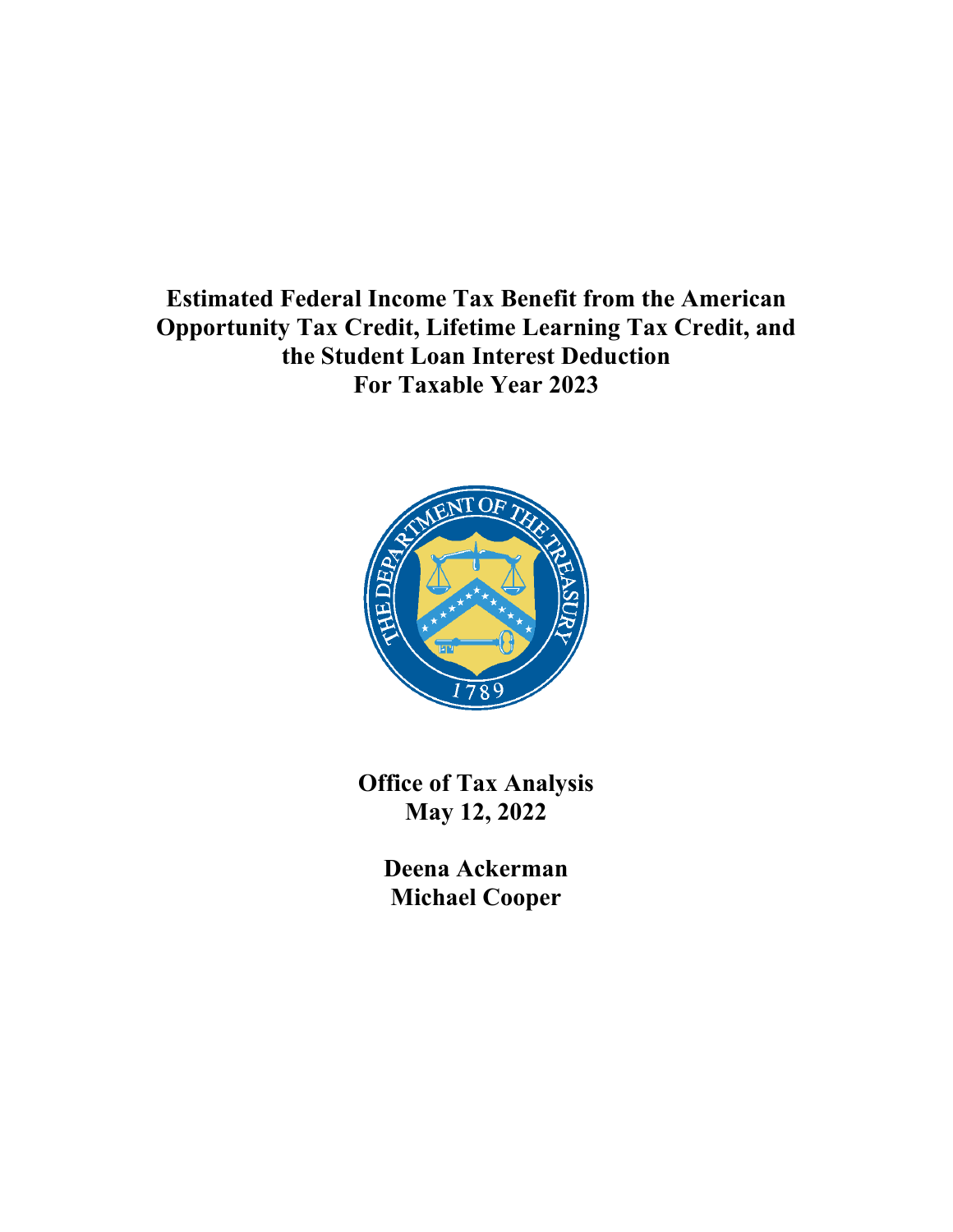In taxable year 2023, taxpayers with current education expenses for themselves or a dependent may be eligible for one of two education credits. Taxpayers who make student loan payments may be eligible to deduct interest paid.

The **American opportunity tax credit (AOTC)** is available for up to four taxable years for students enrolled at least half-time who are pursuing a degree or credential. The AOTC has a maximum value of \$2,500 per student per year (up to \$10,000 in tax relief over four years). The credit provides a 100 percent match for the first \$2,000 of eligible expenses and a 25 percent match for the next \$2,000 of eligible expenses. Forty percent of the resulting credit, thus a maximum of \$1,000, is refundable and available to all taxpayers with expenses regardless of tax liability. The remaining 60 percent is nonrefundable.

In contrast, the **lifetime learning tax credit (LLTC)** is available for an unlimited number of years of education and does not require that the qualifying students be pursuing a degree or credential. The LLTC has a maximum value of \$2,000 per tax return. It is calculated as a 20 percent match of up to \$10,000 of expenses per return. Unlike the AOTC, it is nonrefundable and therefore it is not available to many low-income families.

Both credits phase out for taxpayers with modified adjusted gross income between \$80,000 and \$90,000 (between \$[1](#page-1-0)60,000 and \$180,000 for joint filers).<sup>1</sup> Only education spending net of other tax-preferred education assistance, such as grants, scholarships, or distributions from education savings accounts, qualifies for a credit. Qualifying expenses do not include living expenses, such as room and board. Taxpayers may claim at most one education tax credit per student per year.

The definition of eligible expenses differs between the two credits. Tuition and required fees are eligible expenses for either credit. The AOTC allows taxpayers to claim expenses for books and equipment (including books purchased at a bookstore) necessary for the course. The LLTC is more restrictive; taxpayers may only claim expenses for books and equipment required for enrollment (and purchased through the school as a condition of enrollment).

Taxpayers can claim the credits for their own expenses or the expenses of a dependent child or relative. Although in general a dependent child must be less than 19 years old, the age limit is extended through [2](#page-1-1)3 years old for full-time students.<sup>2</sup> Thus in general, the education expenses of traditional college students can be claimed by their parents.

Taxpayers may be eligible for a **student loan interest deduction (SLID)**. Subject to income limitations, taxpayers may deduct up to \$2,500 of qualified student loan interest paid. In 2022 the deduction phases out with modified AGI between \$75,000 and \$90,000 (\$150,000 and \$180,000 for joint returns). The income limits are indexed for inflation. A deduction lowers the amount of

<span id="page-1-0"></span><sup>&</sup>lt;sup>1</sup> For tax years prior to 2021, the phaseout range for the LLTC was lower than that for the AOTC, and a deduction for tuition and fees was available. The Consolidated Appropriations Act of 2021 repealed the deduction for tuition and fees (which had expired) and increased the phaseout range for the LLTC.

<span id="page-1-1"></span><sup>&</sup>lt;sup>2</sup> The tax code defines a full-time student as a student who attends full-time for at least one day in each of five months, which is roughly one school term during the year. Schools set forth their definitions of full-time attendance as outlined in the Higher Education Act.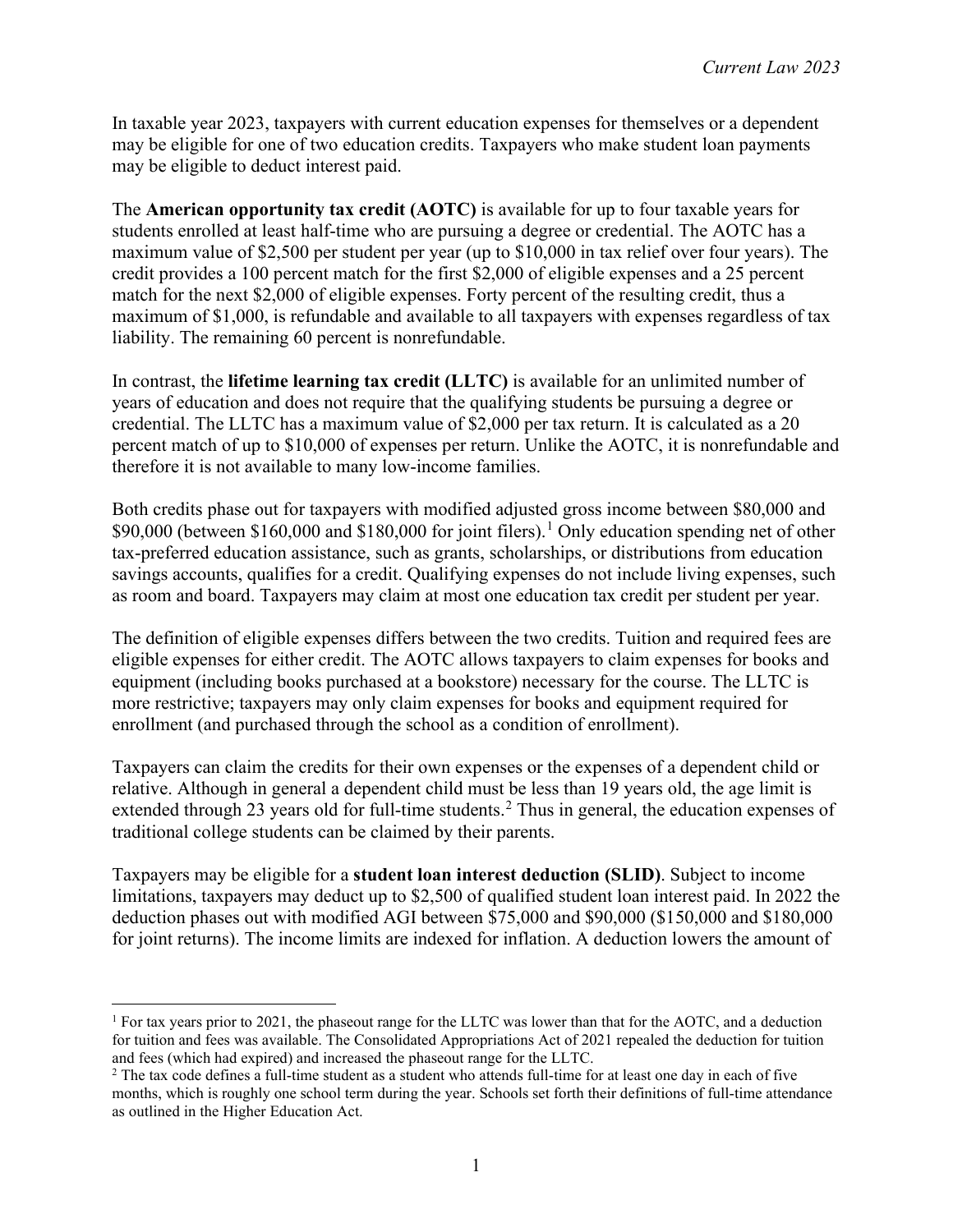taxable income the taxpayer has; the deduction's tax value is generally equal to the taxpayer's marginal tax rate multiplied by the deducted amount.

This document presents tables that show the Federal income tax support families are estimated to receive from these provisions for 2023. The estimates do not include dependent filers, and they ignore changes in tax of less than \$5. Benefits are estimated using Treasury's Individual Tax Model (ITM). The ITM takes a stratified random sample of tax returns from a base year, forecasts the values of line items on the tax returns for 2023 and applies a very detailed tax calculator to analyze how changes in the tax system affect tax liability. The first table shows the combined benefit from the two credits and the deduction; subsequent tables address the credits and the deduction separately. Results are shown for tax units, which consist of all individuals on a given tax return. In some cases, membership in a tax unit is identical to the household or family, but in other cases membership will differ.

The tables answer the following questions: "how many tax units *benefit* from the provision(s), what is the total amount of benefit, and what is the average benefit per return?" Tax units are classified based on current law adjusted gross income. The amount of benefit is calculated by comparing estimated tax liability to what estimated tax liability would be in the absence of the provision (but with the law otherwise unchanged). For example, in absence of the AOTC, many current claimants would switch to the LLTC, thereby offsetting some of the increase in tax. A tax unit is considered to benefit if the increase to income tax liability exceeds \$5 when the benefit (or combination of benefits) is repealed. Because a deducted amount does not equal the tax amount of benefit from that deduction, the student loan interest deduction table also includes average claims for the tax units benefitting.<sup>[3](#page-2-0)</sup>

<span id="page-2-0"></span> $3$  The tax benefit of a deduction is generally the value of the deducted amount multiplied by the taxpayer's marginal tax rate. However, because a deduction could affect the income concept used for the calculation of other tax provisions, the net effect might be larger or smaller.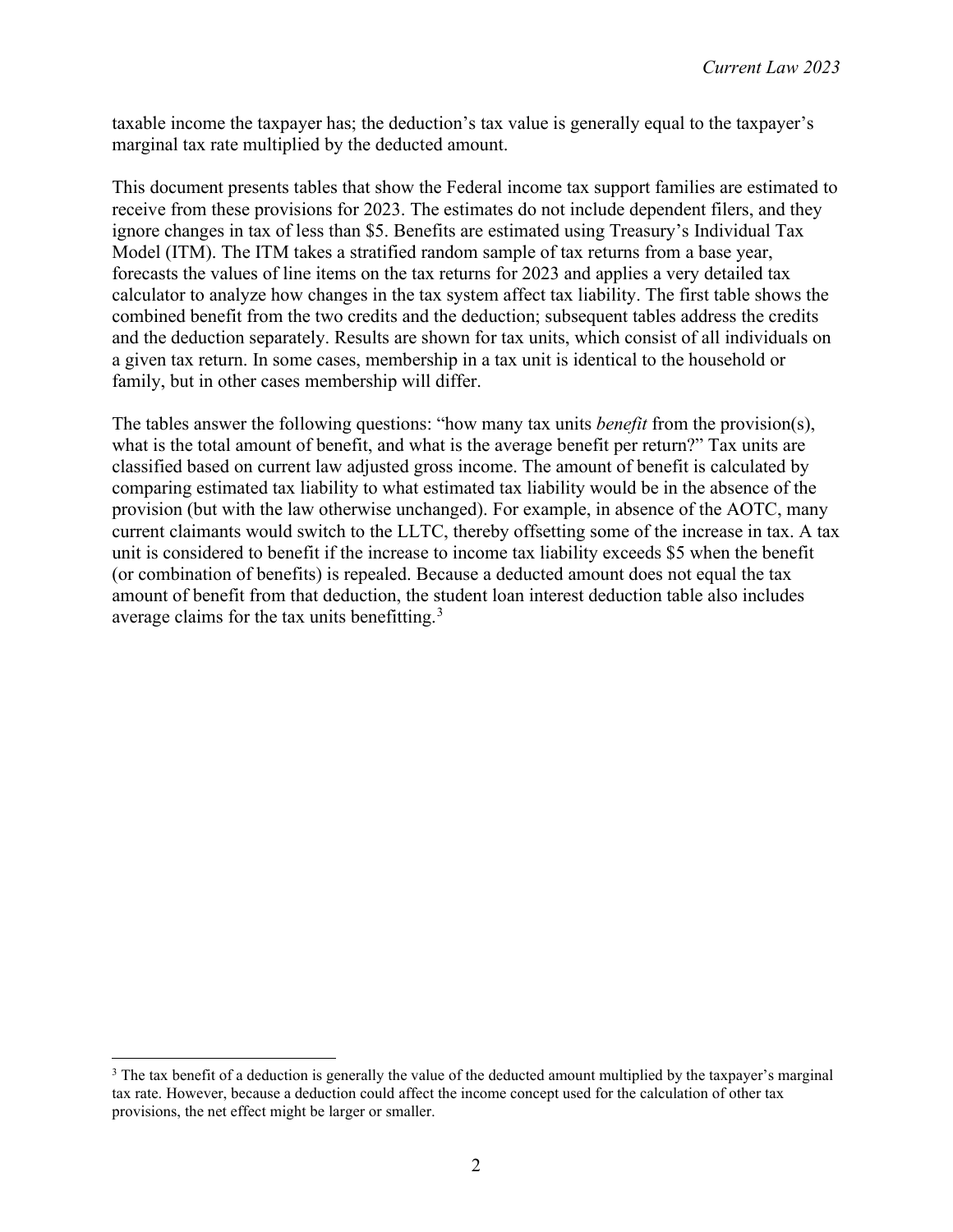### **Table 1 Estimated Benefit from the American Opportunity Tax Credit (AOTC), the Lifetime Learning Credit (LLTC), and the Student Loan Interest Deduction (SLID) Taxable Year 2023**

| Taxable Tear Zuzo         |                    |                |                |  |  |
|---------------------------|--------------------|----------------|----------------|--|--|
| <b>Adjusted</b>           | <b>Tax Units</b>   | Total          | Average        |  |  |
| <b>Gross</b>              | <b>Benefitting</b> | <b>Benefit</b> | <b>Benefit</b> |  |  |
| <b>Income</b>             | (Thousands)        | (\$Millions)   | $($ \$)        |  |  |
|                           |                    |                |                |  |  |
| 0 to $< 15,000$           | 2,325              | 1,860          | 800            |  |  |
| 15,000 to $<$ 30,000      | 3,183              | 2,828          | 888            |  |  |
| 30,000 to $< 40,000$      | 2,250              | 1,905          | 847            |  |  |
| 40,000 to $< 50,000$      | 2,265              | 1,930          | 852            |  |  |
| $50,000$ to $\leq 60,000$ | 1,807              | 1,380          | 764            |  |  |
| 60,000 to $< 75,000$      | 2,492              | 1,988          | 798            |  |  |
| 75,000 to < 100,000       | 2,626              | 2,367          | 901            |  |  |
| 100,000 to < 200,000      | 4,946              | 5,523          | 1,117          |  |  |
| 200,000 and over          | 0                  | 0              | 0              |  |  |
|                           |                    |                |                |  |  |
| Total <sup>1</sup>        | 21,971             | 19,853         | 904            |  |  |
| Office of Tax Analysis    |                    |                | May 09, 2022   |  |  |

<sup>1</sup> Dependent returns are excluded from the calculations. Returns with a tax change of at least \$5 are included among the tax units benefitting. Returns with negative income are excluded from the lowest income class but included in the total line.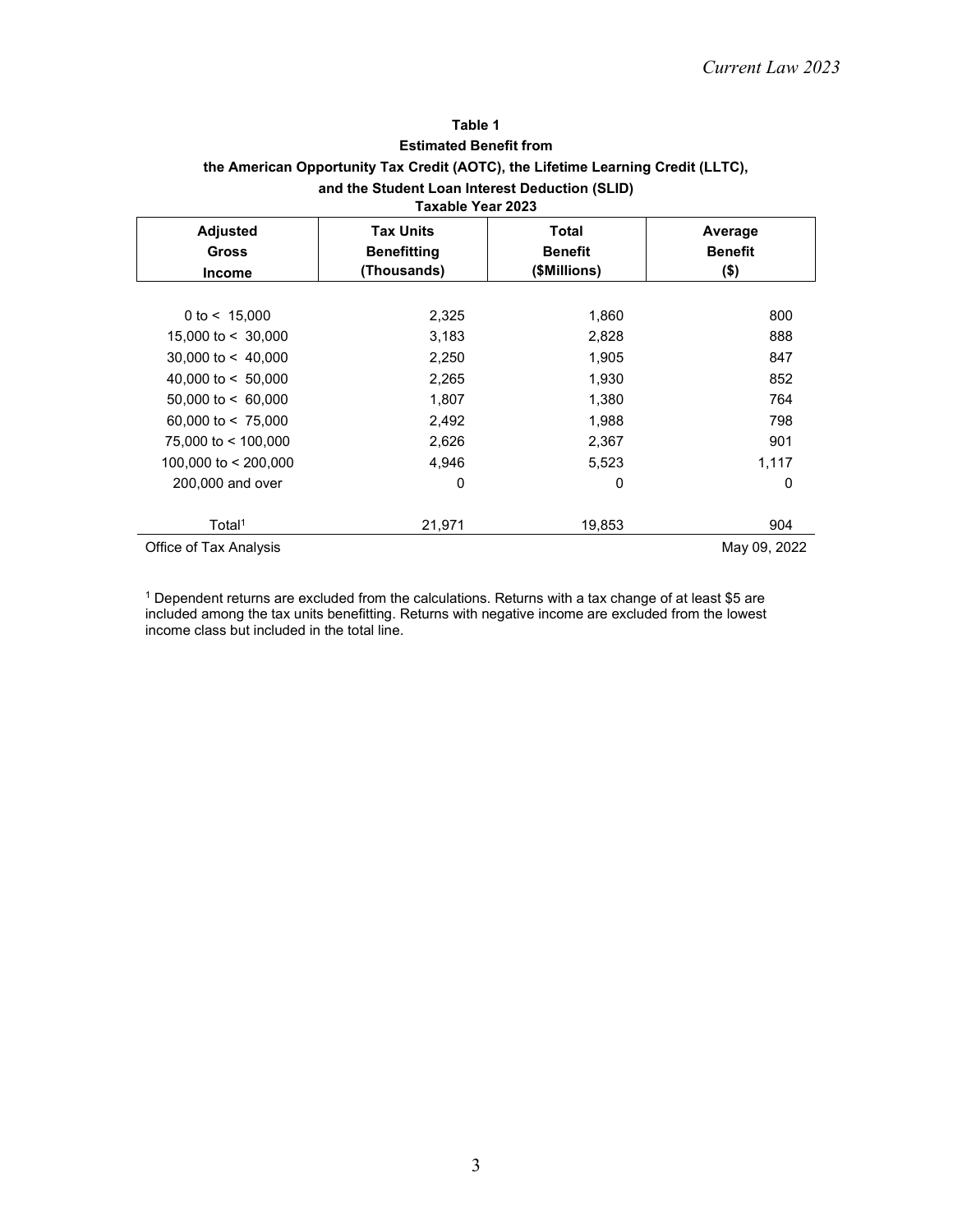# **Table 2 Estimated Benefit from the American Opportunity Tax Credit (AOTC) and the Lifetime Learning Credit (LLTC)**

| Taxable Year 2023                                |                                                       |                                                |                                      |  |
|--------------------------------------------------|-------------------------------------------------------|------------------------------------------------|--------------------------------------|--|
| <b>Adjusted</b><br><b>Gross</b><br><b>Income</b> | <b>Tax Units</b><br><b>Benefitting</b><br>(Thousands) | <b>Total</b><br><b>Benefit</b><br>(\$Millions) | Average<br><b>Benefit</b><br>$($ \$) |  |
| 0 to $< 15,000$                                  | 2,189                                                 | 1,844                                          | 842                                  |  |
| 15,000 to $<$ 30,000                             | 2,523                                                 | 2,710                                          | 1,074                                |  |
| $30,000$ to $\leq 40,000$                        | 1,320                                                 | 1,735                                          | 1,314                                |  |
| 40,000 to $< 50,000$                             | 1,136                                                 | 1,704                                          | 1,500                                |  |
| $50,000$ to < 60,000                             | 747                                                   | 1,134                                          | 1,517                                |  |
| 60,000 to $< 75,000$                             | 1,019                                                 | 1,537                                          | 1,509                                |  |
| 75,000 to < 100,000                              | 1,240                                                 | 2,086                                          | 1,681                                |  |
| 100,000 to < 200,000                             | 2,602                                                 | 4,770                                          | 1,834                                |  |
| 200,000 and over                                 | 0                                                     | 0                                              | 0                                    |  |
| Total <sup>1</sup>                               | 12,848                                                | 17,591                                         | 1,369                                |  |
| Office of Tax Analysis                           |                                                       |                                                | Apr 22, 2022                         |  |

<sup>1</sup> Dependent returns are excluded from the calculations. Returns with a tax change of at least \$5 are included among the tax units benefitting. Returns with negative income are excluded from the lowest income class but included in the total line.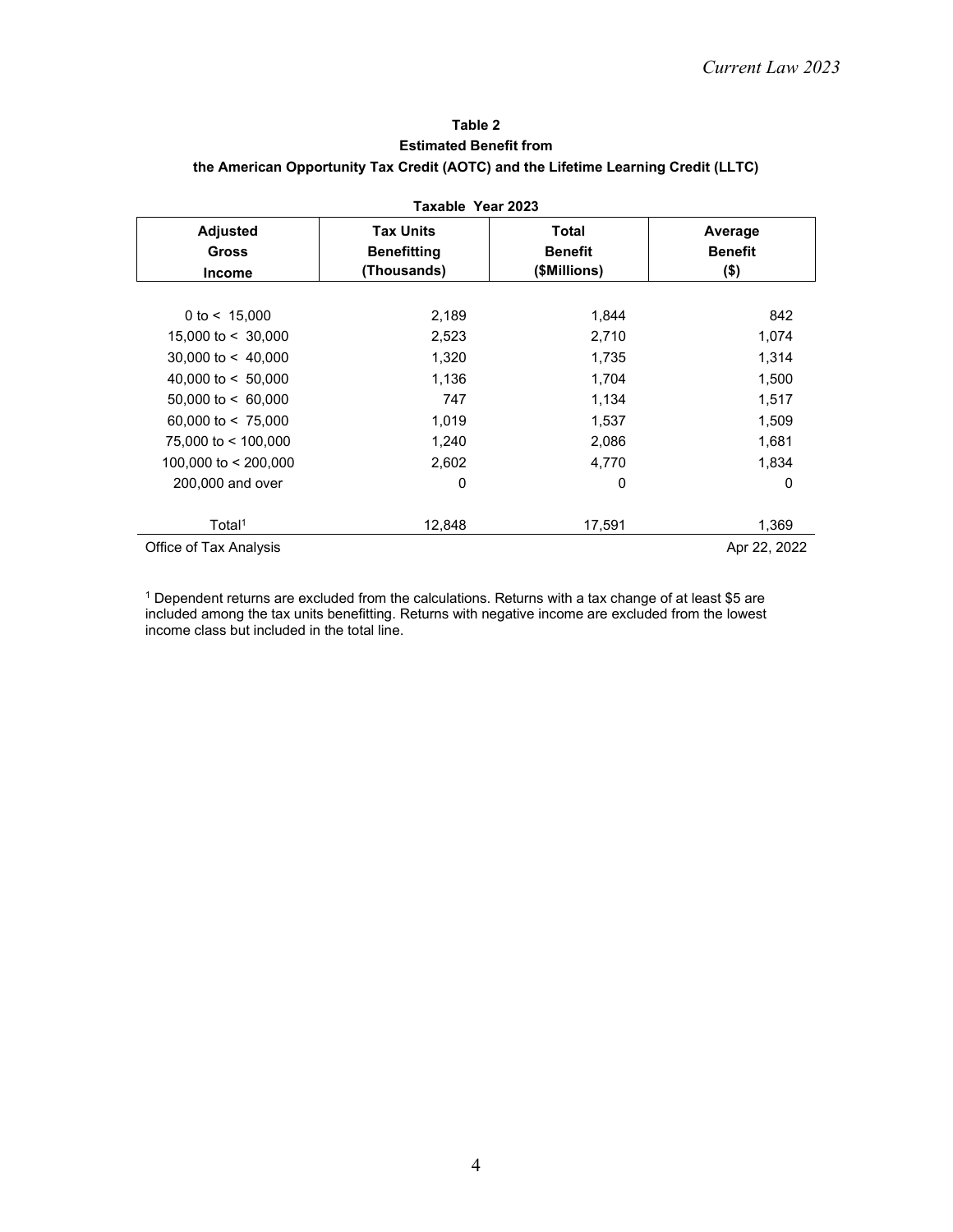# **Table 3 Estimated Benefit from the Lifetime Learning Tax Credit (LLTC)**

| Taxable Year 2023                                |                                                             |                                         |                                            |  |
|--------------------------------------------------|-------------------------------------------------------------|-----------------------------------------|--------------------------------------------|--|
| <b>Adjusted</b><br><b>Gross</b><br><b>Income</b> | <b>Tax Units</b><br>Benefitting <sup>1</sup><br>(Thousands) | Total<br><b>Benefit</b><br>(\$Millions) | Average<br>Benefit <sup>2</sup><br>$($ \$) |  |
| 0 to $< 15,000$                                  | 56                                                          | 6                                       | 108                                        |  |
| 15,000 to $<$ 30,000                             | 643                                                         | 335                                     | 521                                        |  |
| 30,000 to $< 40,000$                             | 482                                                         | 357                                     | 740                                        |  |
| 40,000 to $< 50,000$                             | 439                                                         | 370                                     | 843                                        |  |
| $50,000$ to < 60,000                             | 345                                                         | 310                                     | 898                                        |  |
| 60,000 to $< 75,000$                             | 537                                                         | 464                                     | 864                                        |  |
| 75,000 to < 100,000                              | 581                                                         | 472                                     | 813                                        |  |
| 100,000 to < 200,000                             | 1,067                                                       | 886                                     | 830                                        |  |
| 200,000 and over                                 | 0                                                           | 0                                       | 0                                          |  |
| Total <sup>3</sup>                               | 4,149                                                       | 3,200                                   | 771                                        |  |
| Office of Tax Analysis                           |                                                             |                                         | Apr 22, 2022                               |  |

<sup>1</sup> Dependent returns are excluded from the calculations. Returns with a tax change of at least \$5 are included among the tax units benefitting.

<sup>2</sup> Much of the drop in the average benefit for returns with AGI between \$75,000 and \$100,000 relative to returns in the next higher AGI category is due to the phaseout of the credit for unmarried taxpayers in this range.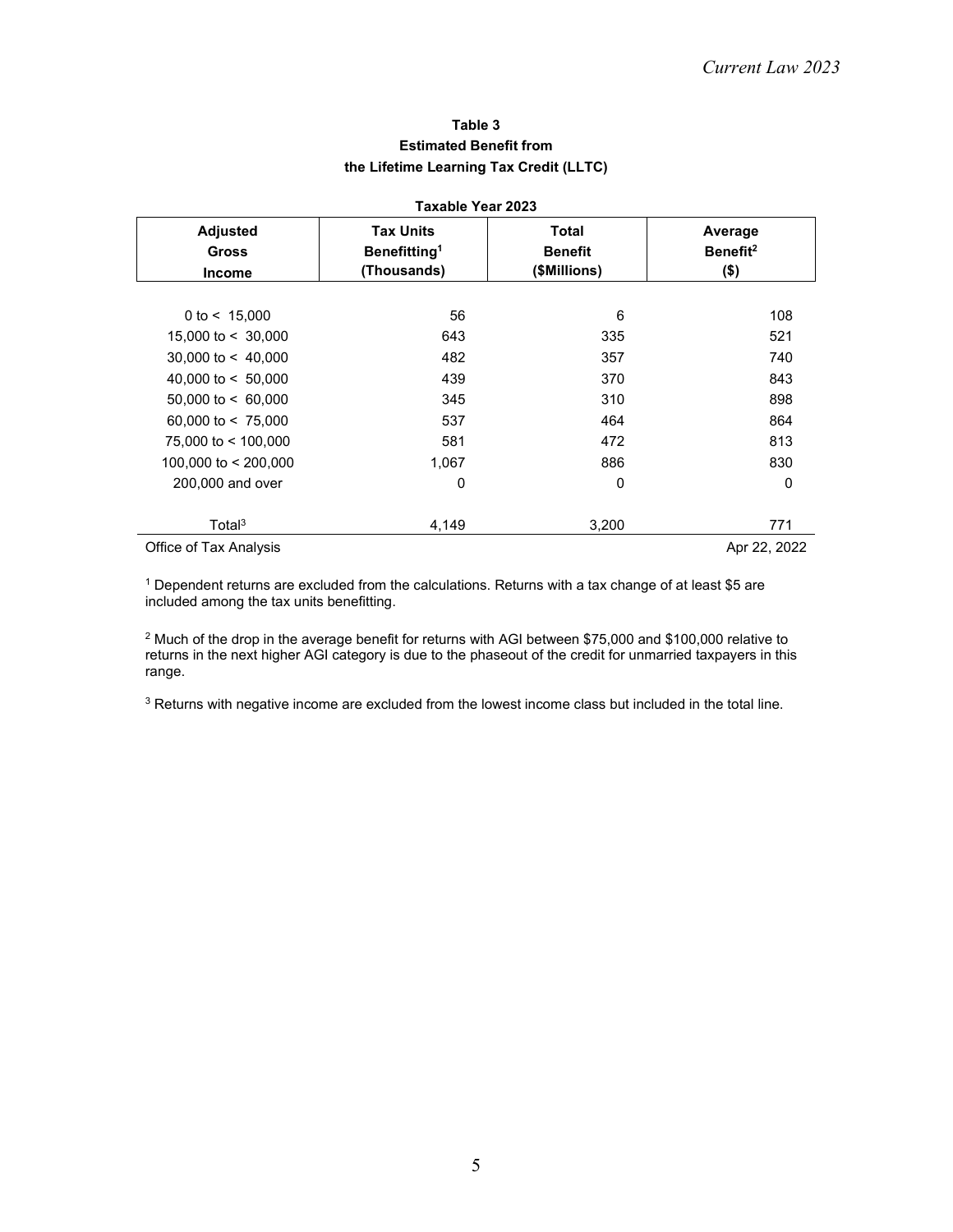# **Table 4 Estimated Benefit from the American Opportunity Tax Credit (AOTC)**

| Taxable Year 2023                                |                                                             |                                                      |                                      |  |
|--------------------------------------------------|-------------------------------------------------------------|------------------------------------------------------|--------------------------------------|--|
| <b>Adjusted</b><br><b>Gross</b><br><b>Income</b> | <b>Tax Units</b><br>Benefitting <sup>1</sup><br>(Thousands) | <b>Total</b><br>Benefit <sup>2</sup><br>(\$Millions) | Average<br><b>Benefit</b><br>$($ \$) |  |
|                                                  |                                                             |                                                      |                                      |  |
| 0 to $< 15,000$                                  | 2,133                                                       | 1,826                                                | 856                                  |  |
| 15,000 to $<$ 30,000                             | 1,880                                                       | 1,766                                                | 940                                  |  |
| 30,000 to $< 40,000$                             | 839                                                         | 860                                                  | 1,025                                |  |
| 40,000 to $< 50,000$                             | 706                                                         | 804                                                  | 1,138                                |  |
| $50,000$ to < 60,000                             | 411                                                         | 482                                                  | 1,174                                |  |
| 60,000 to $< 75,000$                             | 502                                                         | 601                                                  | 1,196                                |  |
| 75,000 to < 100,000                              | 712                                                         | 877                                                  | 1,231                                |  |
| 100,000 to < 200,000                             | 1,684                                                       | 1,974                                                | 1,172                                |  |
| 200,000 and over                                 | 0                                                           | 0                                                    | $\mathbf{0}$                         |  |
| Total <sup>3</sup>                               | 8,937                                                       | 9,260                                                | 1,036                                |  |
| Office of Tax Analysis                           |                                                             |                                                      | Apr 22, 2022                         |  |

<sup>1</sup> Dependent returns are excluded from the calculations. Returns with a tax change of at least \$5 are included among the tax units benefitting.

<sup>2</sup> Although the 8.9 million tax units claiming an AOTC claim 14.7 million of AOTC, in absence of the AOTC many would switch to the LLTC, thereby offsetting the potential tax increase.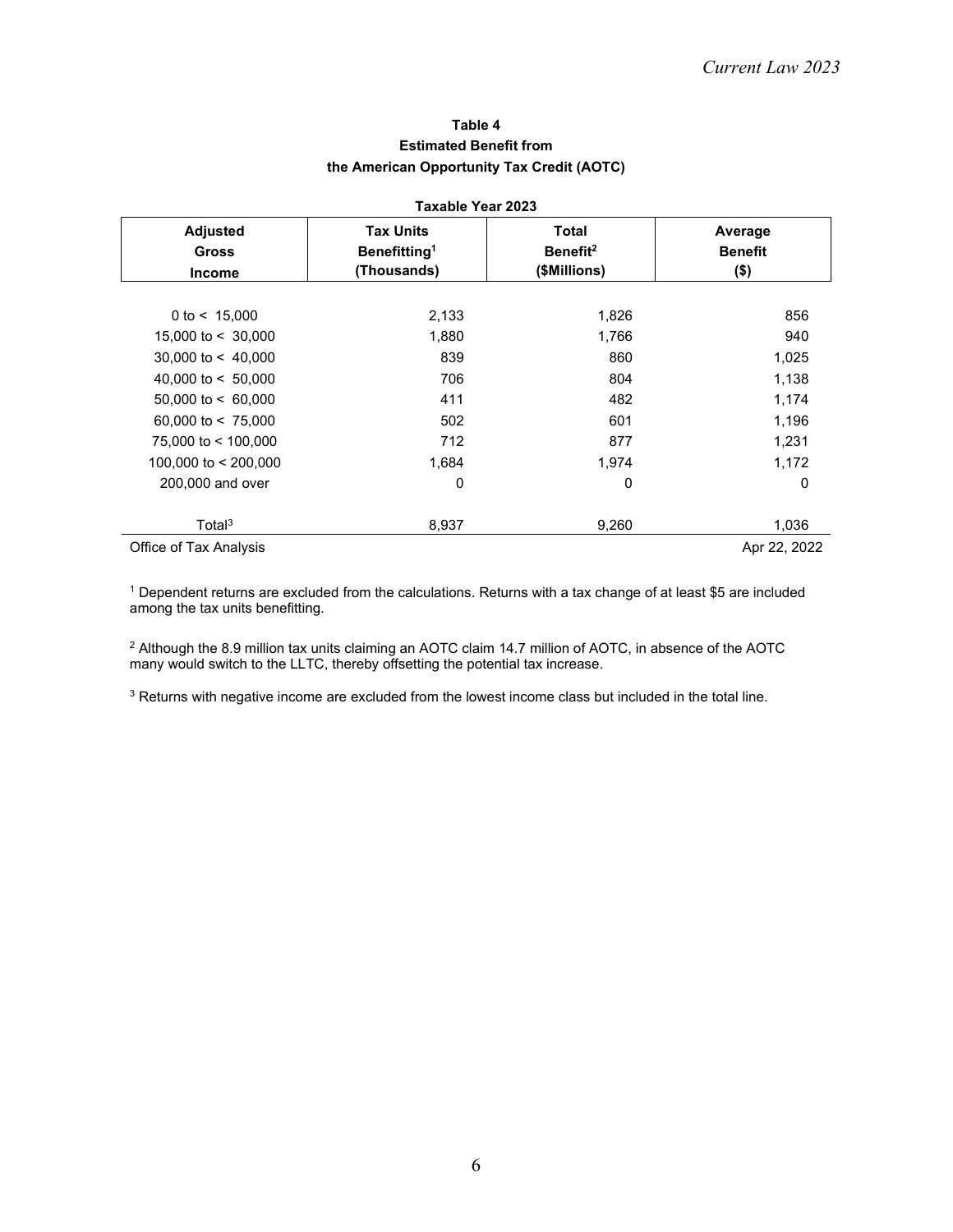### **Table 5 Estimated Benefit from Refundability of American Opportunity Tax Credit (AOTC)**

| Taxable Year 2023                                |                                                             |                                                      |                                      |  |
|--------------------------------------------------|-------------------------------------------------------------|------------------------------------------------------|--------------------------------------|--|
| <b>Adjusted</b><br><b>Gross</b><br><b>Income</b> | <b>Tax Units</b><br>Benefitting <sup>1</sup><br>(Thousands) | <b>Total</b><br>Benefit <sup>2</sup><br>(\$Millions) | Average<br><b>Benefit</b><br>$($ \$) |  |
|                                                  |                                                             |                                                      |                                      |  |
| 0 to $< 15,000$                                  | 2,129                                                       | 1,824                                                | 857                                  |  |
| 15,000 to $<$ 30,000                             | 1,738                                                       | 1,518                                                | 873                                  |  |
| 30,000 to $< 40,000$                             | 556                                                         | 396                                                  | 712                                  |  |
| 40,000 to $< 50,000$                             | 306                                                         | 250                                                  | 817                                  |  |
| $50,000$ to < 60,000                             | 120                                                         | 101                                                  | 843                                  |  |
| 60,000 to $< 75,000$                             | 63                                                          | 58                                                   | 933                                  |  |
| 75,000 to < 100,000                              | 41                                                          | 39                                                   | 967                                  |  |
| 100,000 to < 200,000                             | 16                                                          | 17                                                   | 1,036                                |  |
| 200,000 and over                                 | 0                                                           | 0                                                    | 0                                    |  |
| Total <sup>3</sup>                               | 5,039                                                       | 4,272                                                | 848                                  |  |
| Office of Tax Analysis                           |                                                             |                                                      | Apr 22, 2022                         |  |

<sup>1</sup> Dependent returns are excluded from the calculations. Returns with a tax change of at least \$5 are included among the tax units benefitting; all returns, regardless of the level of benefit, are included among tax units with claims.

<sup>2</sup> Even though all 8.9 million tax units claiming an AOTC claim the 40 percent of the credit that is refundable, only those with insufficient tax liability to offset their full credit benefit from this refundability. Tax units with sufficient tax liability would receive their full credit even without refundability; they are therefore not included among the 5.0 million units benefiting from refundability.